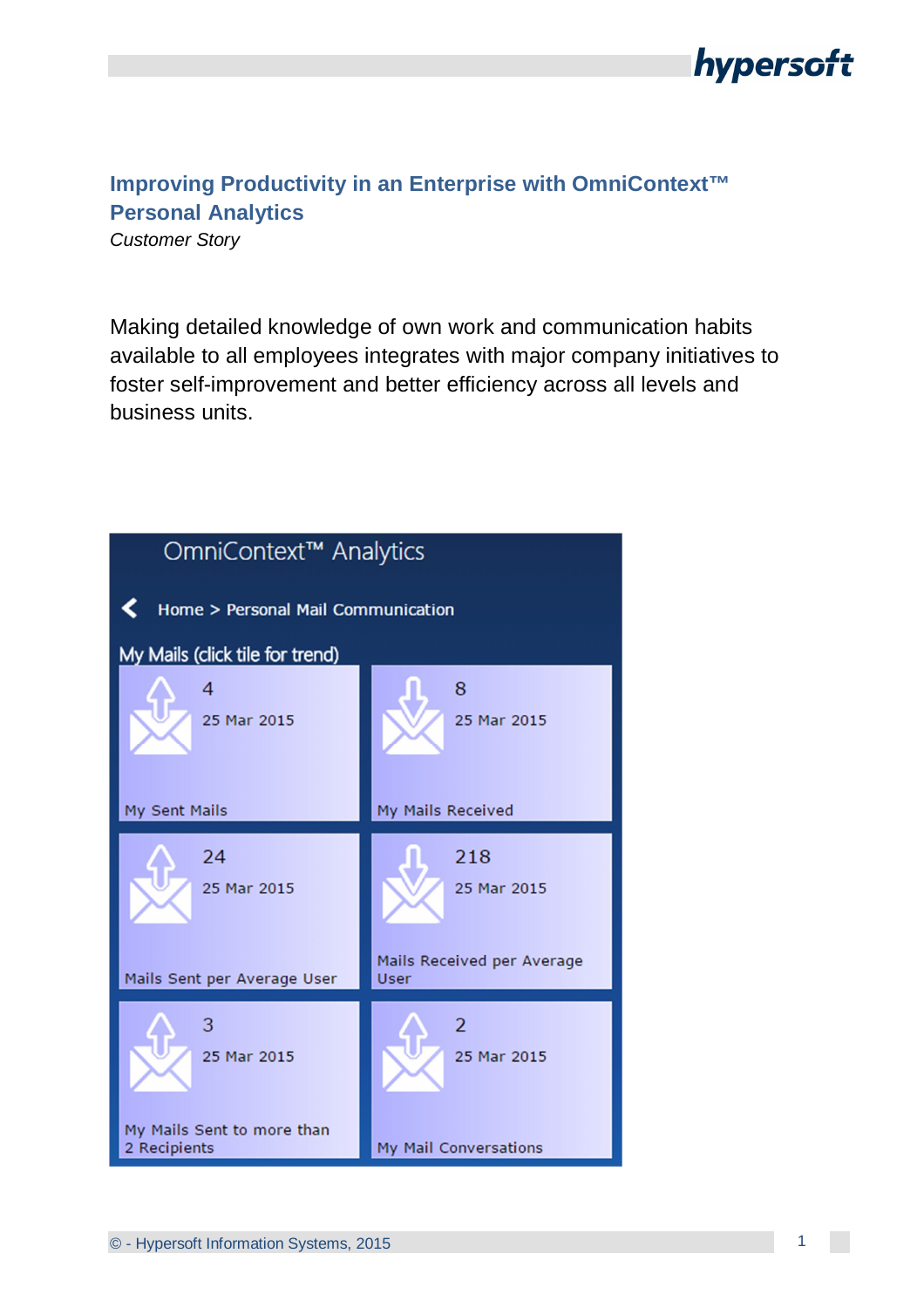

#### **Business Background**

Personal analytics has been steadily gaining popularity among the enthusiasts of individual efficiency. It uses the latest computer and mobile technology to understand how you spend your time and what people are important for your network. Once you know that, you can understand and change your habits to become more efficient. Furthermore, it is actually fun and becomes increasingly popular with many professionals across all sorts of business.

This approach to improving productivity can benefit not just a single person, but also an entire organization.

#### **The Challenge**

A large European industrial company with factories and offices worldwide has adopted a major initiative to develop more efficient work habits. In the context of this initiative, the way of working with e-mail was identified as one of the very important efficiency factors across all facilities offices and all employee categories.

Each of the more than 120,000 employees is receiving on average about 80 e-mail messages daily, plus a substantial number of phone calls and regular meetings. Just reading and writing those e-mails takes on average almost 10 hours a week. This is much, and at the same time calling it "information overload" would be an oversimplification.

Staying competitive in today's hyper-connected world does indeed require to do many things during one day. Sometimes those 80 e-mails are not necessary at all, sometimes they may be of critical importance. The best way of handling them is to develop a conscious habit of understanding what is important and what is not. The time spent for reading and writing emails has its very substantial value, so this value has to be in line with the importance of those mails and the decisions based upon them.

#### **The Chosen Approach**

In order to raise awareness to this important productivity factor, the executive board of the company has asked the human resources department to find a way of presenting individual details of e-mail activity to each employee. This was complemented by a wide program of training and coaching about efficient work with e-mail, phone calls and meetings.

OmniContext™ Personal Analytics turned out to be a perfect instrument to help establish such conscious and rational work habits. A small diagram